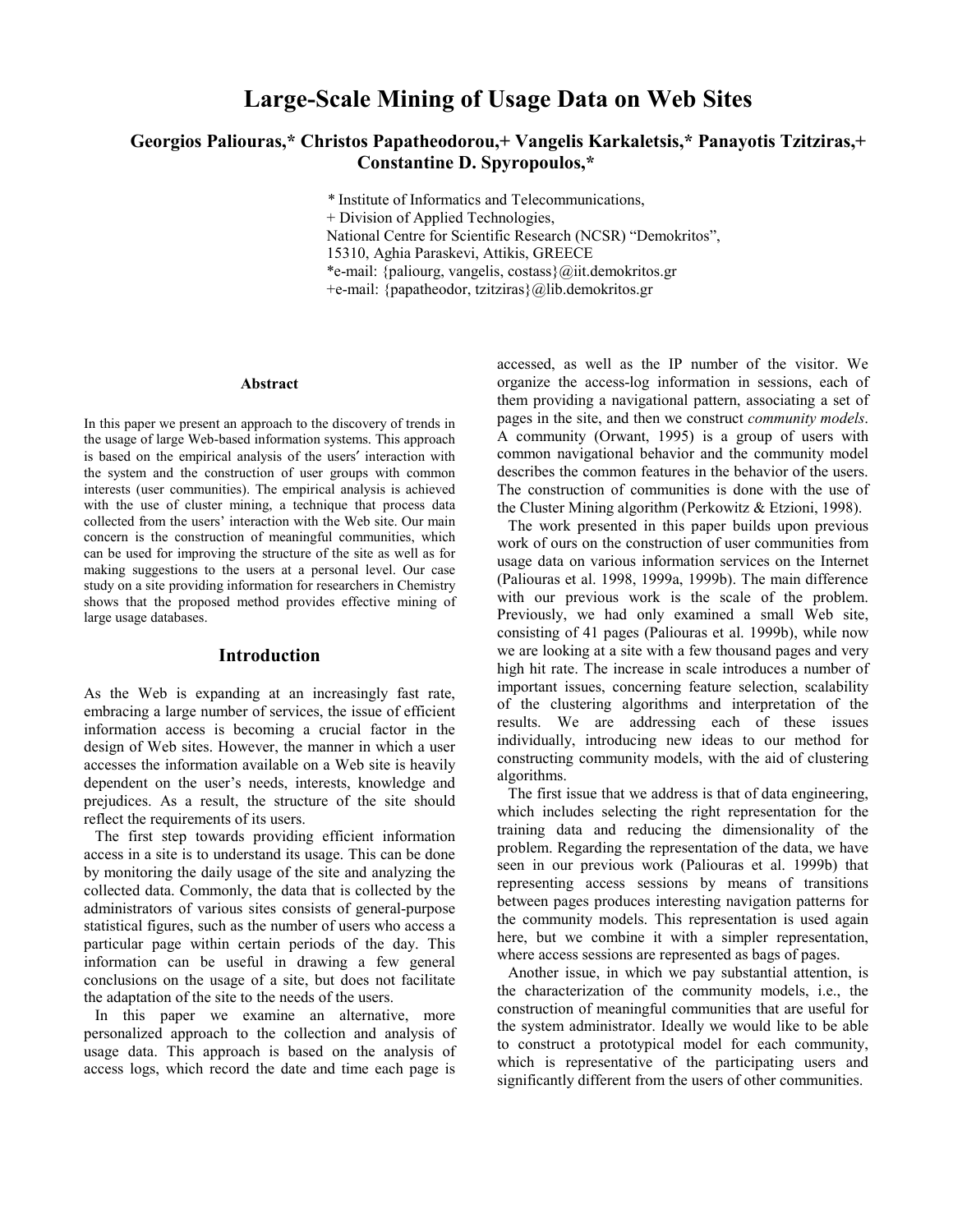Such *community descriptions* can be used to:

- introduce structure or re-organise the existing structure of an information service,
- make suggestions at a personal level to the users within a specific community,
- support the expansion strategy for the service, etc.

Section 2 of the paper presents the algorithm that is used for the construction of communities and discusses the problem of constructing meaningful communities. Section 3 presents the experimental setting and results and section 4 summarises the presented work, introducing our plans for the future.

#### **Learning User Communities**

#### **Learning from navigation patterns**

The most effective way to learn about the use of a Webbased information service and draw conclusions, which may help to improve it, is through the direct analysis of the users' interaction with it (i.e., user queries and/or navigation patterns). A number of interesting attempts to achieve such analysis have been done lately, in the context of analysing usage data on the Web, using machine learning methods.

Machine learning has mainly been used for acquiring models of individual users interacting with an information system, e.g. (Bloedorn, Mani and MacMillan, 1996; Chiu, 1997; Raskutti and Beitz, 1996 ). In such situations, the use of the system by an individual is monitored and the collected data are used to construct the model of the user, i.e., his/her individual requirements.

We are concerned with a higher level of generalization of the users' interests: the construction of user communities. One approach to the construction of user communities is by generalizing the properties of user models. This approach requires the application of unsupervised learning techniques to the data, i.e., the users' characteristic features, which in our case are the visited Web pages.

Unsupervised learning tasks have been approached by a variety of methods, ranging from statistical clustering techniques to neural networks and symbolic machine learning. In this work, we have opted for the statistical learning methods. The statistical learning algorithm used here is a variant of the *cluster mining* algorithm used in PageGather (Perkowitz & Etzioni, 1998). The cluster mining algorithm in PageGather is applied to Web access trails, i.e., it translates the access trails into a graph and searches for highly connected subgraphs.

# **Cluster Mining**

The cluster mining algorithm that we use here discovers patterns of common behaviour, by looking for all cliques in a graph that represents the users' characteristic features. We start by constructing a weighted graph  $G(V,E,W_v,W_F)$ . The set of vertices *V* corresponds to the *users' characteristic* 

*features*. The set of edges *E* corresponds to the combination of the users' characteristics as they are observed in their interaction with the system. For instance, if the Web site is a library on Chemistry, and the user visits pages concerning "Organic Chemistry" and "Polymers" we create an edge between the relevant vertices (Figure 1). The weights on the vertices  $W_V$  and the edges  $W_E$  are computed as the frequencies of the users' interests and their combinations respectively.



**Figure 1.** Non-normalised graph.

Edge frequencies are normalised by dividing them with the maximum of the frequencies of the two vertices that they connect. The effect of normalisation is to remove the bias for characteristics that appear very often in all users. According to the previous example, the resulting normalised graph is given in Figure 2.

The connectivity of the resulting graph is usually very



**Figure 2.** Normalised graph.

high. For this reason we make use of a *connectivity threshold* aiming to reduce the edges of the graph. In our example in Figure 2, if the threshold equals 0.1 the edge ("Inorganic", "Biochemistry") is dropped.

 Despite the large theoretical complexity of the cliquefinding problem, in practice the algorithm that has been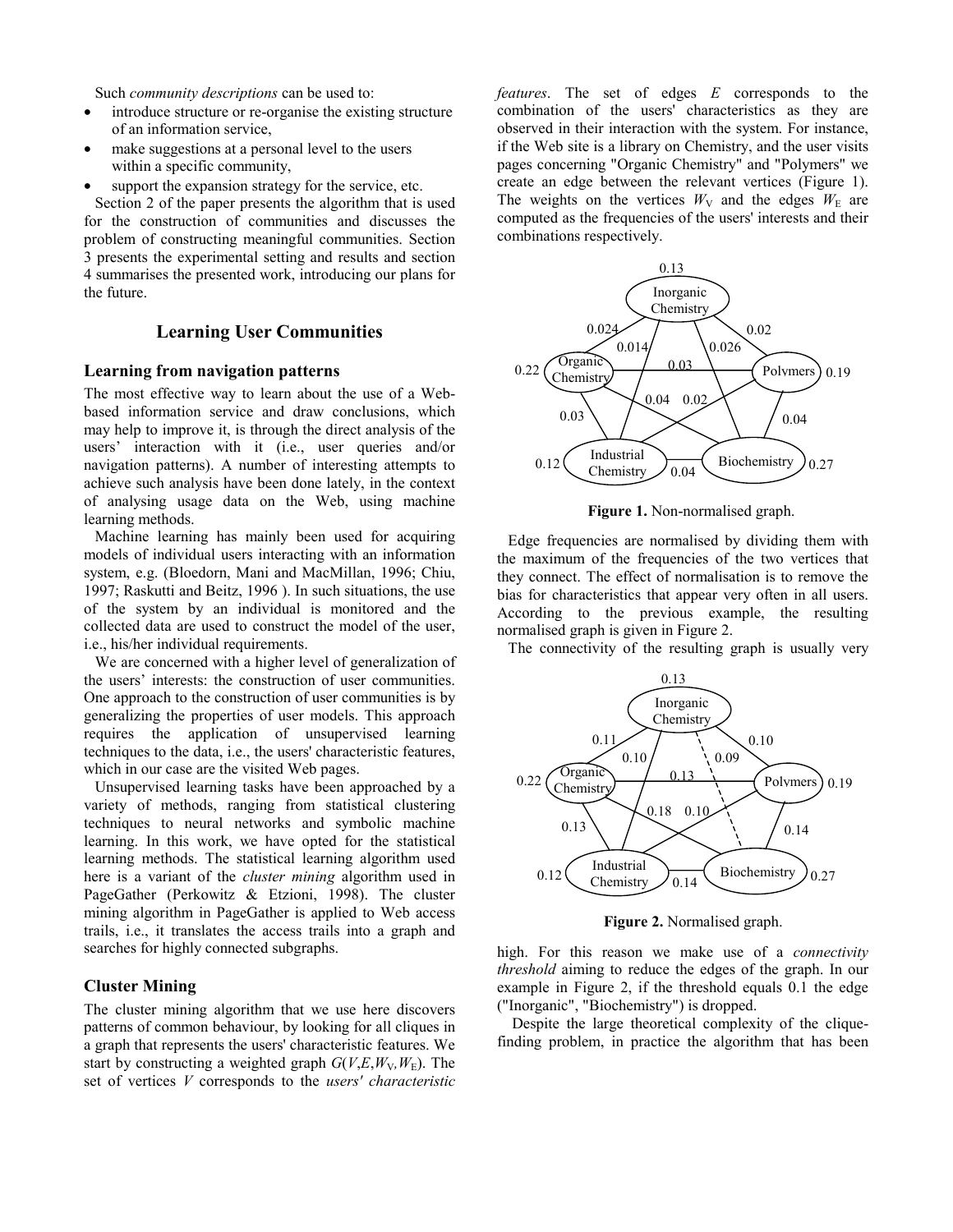implemented (Bron & Kerbosch, 1973) is fast.<sup>1</sup> The efficiency of the algorithm allowed a full investigation of the effect of the connectivity threshold.

The algorithm that we use differs in two ways from the cluster mining algorithm used in the PageGather system: (a) PageGather does not normalise the weights  $W<sub>E</sub>$  and (b) it restricts its search to cliques of size k and to connected components.

Cluster mining does not attempt to form independent user groups, but the generated clusters group together characteristic features of the users directly. If needed, a user can be associated with the clique(s) that best match the user's behaviour. Alternatively each user can be associated probabilistically with each of the cliques. As mentioned above, the focus of our work is on the discovery of the behavioural patterns of user communities. For this reason, no attempt is made to match individual users with the cliques generated by the cluster mining algorithm.

#### **Meaningful Communities**

In contrast to the common clustering methods, such as COBWEB (Fisher, 1987) and Autoclass (Hanson, Stutz and Cheeseman, 1991), the clusters generated by cluster mining group together characteristic features of the users directly. Each clique discovered by the cluster mining algorithm, is already a navigational pattern. This is an important advantage of this mining approach.

In order to examine the expressiveness of the communities produced by the cluster mining algorithm, we varied the *connectivity threshold*, and measured the following two properties of the generated community descriptions:

*Coverage:* the proportion of features covered by the descriptions. Some of the features will not be covered, because their frequency will not have increased sufficiently. In order for this to happen in the proposed method, which generates *all* cliques in a graph, we need to ignore singleton cliques.

*Overlap:* the extent of overlap between the constructed descriptions. This is measured simply as the ratio between the total number of features in the description and the number of distinct features that are covered.

# **Case Study**

# **Data Engineering**

l

For this experiment, we used the access logs of the site "Information Retrieval in Chemistry" (http://macedonia. chem.demokritos.gr), which consists of a few thousand pages with a high hit rate. The log files consisted of 137,150 Web-server calls (log file entries) and covered the period between January and August 1999. Each log entry recorded a visitor's access date and time, its computer IP address and domain name, and the target page (URL).

In order to construct a training set for the clustering algorithm, the data in the log files passed through two stages of pre-processing:

- 1. Access sessions were extracted.
- 2. The paths recorded in the access sessions were translated into feature vectors.

Extracting access sessions from log files is a less deterministic process than one initially would imagine. This process involves the following stages:

- 1. Grouping the logs by date and IP address.
- 2. Selecting a time-frame within which two hits from the same IP address can be considered to belong to the same access session.
- 3. Grouping the pages accessed by the same IP address within the selected time-frame to form a session.

In order to select the appropriate time-frame, we generated the frequency distribution of the page transitions in minutes. According to this distribution, transitions from one page to another, made with a time interval longer than one hour, had very low frequency. Thus, a sensible definition of the *access session* is a sequence of page transitions for the same IP address, where each transition is done at a time interval smaller than one hour. Based on this definition, our log files consisted of 11,893 access sessions.

Concerning the translation of access sessions to feature vectors, we examined two alternative approaches. In the first approach each feature in the feature vector represented the absence or presence of a particular page of the Web site in the session. In the second approach, we used transitions between pages, rather than individual pages as the basic path components. There were 1,027 pages in the site that were visited at least once. Clearly the number of all possible transitions between these pages is prohibitively large. Even the number of different transitions that appear in the log files is very large. Thus, we needed a method to reduce the number of features in both experiments. This reduction was achieved by examining the frequency distributions of the pages and transitions from one page to another. The two distributions were highly skewed, i.e., there was a small number of very frequent pages and transitions. Thus, we decided on a cut-off frequency of 30 for pages and 20 for transitions, which were the points where the corresponding distributions were becoming flat. Additionally we removed all transitions from a page to itself. As a result, 229 pages and 251 transitions survived this selection and were used to form the binary feature vectors. We also tried a method that uses Mutual Information, as a criterion for selecting features for unsupervised learning (Sahami, 1997). More than 90% of the features selected by this method, were within the highfrequency range that we selected. However, some of the features that were eliminated were clearly important. For

<sup>&</sup>lt;sup>1</sup> It generates all cliques (approx. 200) of a large graph (239 vertices), with an average clique size of 100 vertices, in about 5 mins on a common SparcServer.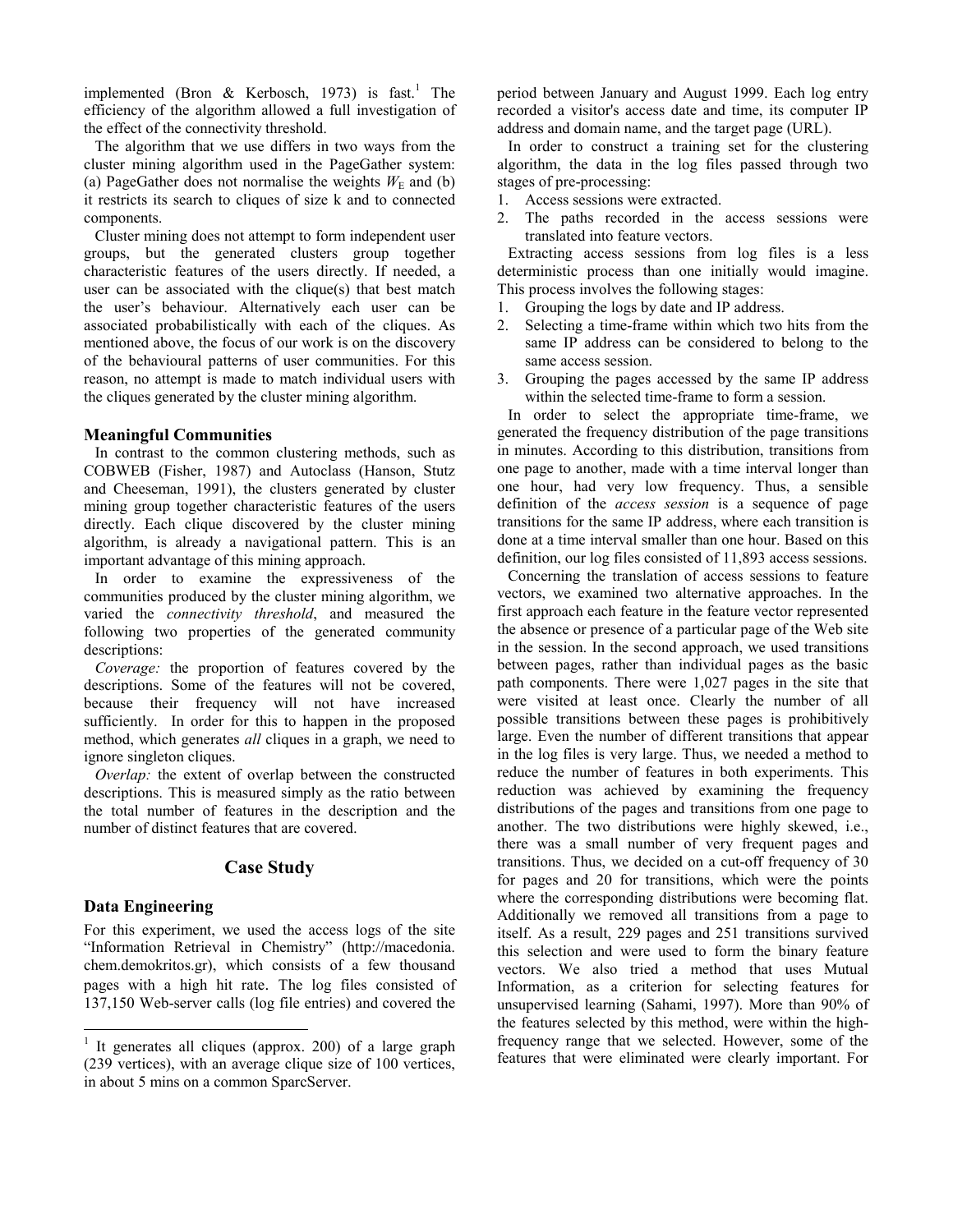this reason, we opted for the simple frequency-threshold approach.

The cluster mining algorithm was applied to both representations of the data. In the first representation, the binary vector corresponds to a sequence of pages that the user has visited in one session. The cluster mining algorithm constructs groups of pages, which often co-occur in access sessions. In the second representation, each binary vector corresponds to a sequence of page transitions. In this case, cluster mining provides clusters of co-occurring page transitions. Some of the desired results in this case study are: paths that are commonly followed by different groups of people, pages that people often visit in the same session through different paths, etc. Such information is valuable for the adaptation of the site to the interests of the users.

#### **Results**

Depending on the value of the connectivity threshold, the average size and the number of cliques generated by the cluster mining algorithm varied. Figures 3 and 4 display the results of those experiments for both representations of the data, i.e., pages and transitions.



Figure 3. Number of cliques for different values of the connectivity threshold.



**Figure 4.** Average clique size for different values of the connectivity threshold.

For small values of the threshold, the graph is highly connected and contains many large cliques. It is really above the threshold value 0.2, that the number of the cliques drops to manageable levels. At that level, almost all cliques are pairs of pages or transitions. The first unexpected observation in these data is the close proximity of the curves for the two different representations. One explanation for this can be given by considering the organization of the Web site. The site is organized roughly as a tree, which is very wide, but shallow. This means, that there are many pages at the same conceptual level, corresponding to different areas of chemistry. Given that the visitor, can easily move from any of these pages to any other, the concept of navigational patterns between pages at the same conceptual level becomes very weak. As a result, frequent transition sequences become equivalent to frequent sets of pages, corresponding both to the characteristic interests of different communities. The second interesting observation is the sharp fall in the average size of the cliques for both representations. The result of this phenomenon is that the associations found between the pages are really co-occurrence patterns, rather than substantial groups of pages. This observation justifies the choice of a flat hierarchy for such a large Web site.

In addition to the number of cliques and their average size, we examined the coverage of the cliques and the overlap between them. Figures 5 and 6 present the results along those two dimensions. As expected, the overlap for small threshold values is very large, due to the large number of very large cliques. However, it falls sharply, following the sharp fall in the size of the cliques. The coverage of the cliques falls at a much lower pace. The result of this is that around the threshold value 0.2, about half of the pages and the transitions appear in the cliques, while there is little overlap between the cliques. In other words, the pairs of pages and transitions that are grouped together by the algorithm at that threshold level seem to be quite distinct and as a result they cover a large proportion of the original features. This observation suggests the



**Figure 5.** Coverage of cliques for different values of the connectivity threshold.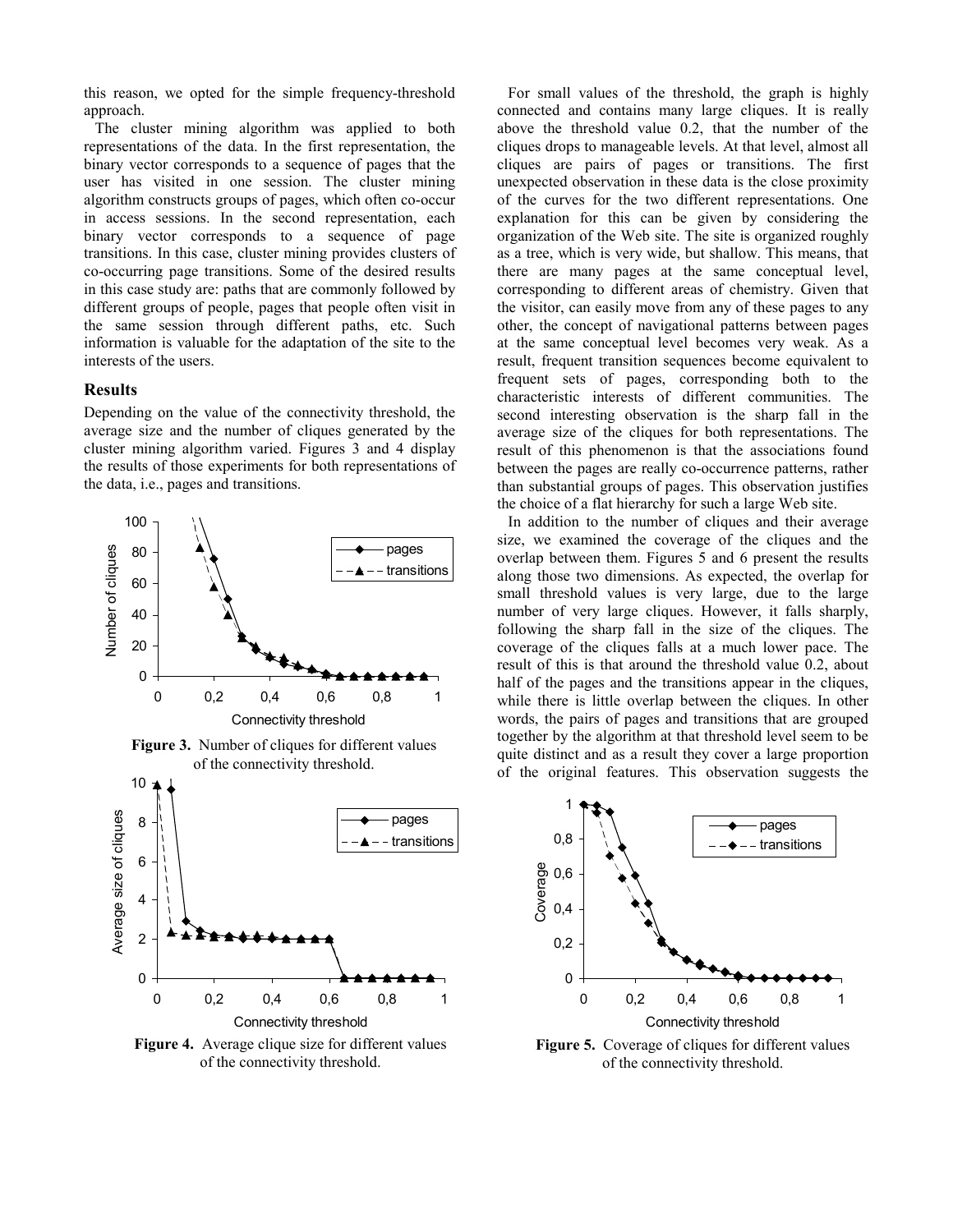

**Figure 6.** Overlap between cliques for different values of the connectivity threshold.

selection of this threshold value, for the formation of the communities, which then need to be examined further by the administrator of the site.

#### **Conclusions**

Efficient and effective access to on-line information becomes increasingly critical as the amount of information that becomes on-line increases at an overwhelming pace. Web-based information systems constitute a vital component of this new style of information exchange and user modelling technology can facilitate considerably the access to them. This is a much more informative analysis than the simple Web usage statistics that are commonly used by system administrators. The results obtained by a Web usage analysis, can be used to modify the structure of a Web site, in reaction to the interests of the visitors and/or make the site adaptive to different types of visitors.

We have examined two different representations of the access sessions, as simple bags of pages and as sets of page transitions. Higher-order representations, i.e., longer sequences of page transitions, may be interesting, but are likely to increase the dimensionality and reduce radically the density of the training data. This can have a seriously negative effect on the ability of the learning algorithms to generalize.

Finally, the work presented here could be extended in several ways. We are currently comparing the cluster mining method with clustering methods, including Autoclass (Hanson, Stutz and Cheeseman, 1991) and the neural clustering module in the IBM Intelligent  $M$ iner<sup>TM</sup> package. The same Web site is used as a testbed for this comparison. Our longer-term plans focus on the next step to the approach presented here, i.e., the use of our results for the personalization of a Web site. The results presented here show that the discovery of behavioural patterns for user communities, with the use of cluster mining, is feasible even for large sites and can provide very valuable information to the Web-site administrator.

#### **Acknowledgments**

We would like to thank the coordinator of the team "Information Retrieval in Chemistry", Dr. E. Varveri, as well as the members of the team Mr. A. Varveris and Mr. P. Telonis, for the dataset used in our case study.

#### **References**

Bloedorn, E.; Mani, I.; and MacMillan, T.R. 1996. Machine Learning of User Profiles: Representational Issues. In *Proceedings of the National Conference on Artificial Intelligence*, 433-438: AAAI Press.

Bron, C.; and Kerbosch, J. 1973. Finding all cliques of an undirected graph. *Communications of the ACM* 16:575- 577.

Chiu, P. 1997. Using C4.5 as an Induction Engine for Agent Modelling: An experiment of Optimisation. In *Proceedings of the International Conference on User Modelling,* Workshop on Machine Learning for User Modelling.

Fisher, D. 1987. Knowledge Acquisition via Incremental Conceptual Clustering, *Machine Learning,* 2:139-172.

Hanson, R., Stutz, J., Cheeseman, P. 1991. Bayesian Classification Theory, Technical Report FIA-90-12-7-01, NASA Ames Research Center, Artificial Intelligence Branch.

Orwant, J. 1995. Heterogeneous Learning in the Doppelgänger User Modelling System. *User Modelling and User-Adapted Interaction,* 4:107-130.

Paliouras, G.; Papatheodorou, C.; Karkaletsis, V.; Spyropoulos, C.D.; and Malaveta, V. 1998. Learning User Communities for Improving the Services of Information Providers. In *Proceedings of the Second European Conference on Digital Libraries*, 367-384. Heraklion, Greece: Lecture Notes in Computer Science, n. 1513, Springer-Verlag.

Paliouras, G.; Karkaletsis, V.; Papatheodorou, C.; and Spyropoulos, C.D. 1999a. Exploiting Learning Techniques for the Acquisition of User Stereotypes and Communities. In *Proceedings of the Seventh International Conference on User Modeling*, 169-178. Banff, Canada: CISM Courses and Lectures, n. 407, Springer-Verlag.

Paliouras, G.; Papatheodorou, C.; Karkaletsis, V.; Spyropoulos, C.D.; and Tzitziras, P. 1999b. From Web Usage Statistics to Web Usage Analysis. In *Proceedings of the IEEE Conference on Systems Man and Cybernetics*, II-159-164. Tokyo, Japan: IEEE Press.

Perkowitz, M.; and Etzioni, O. 1998. Adaptive Web Sites: Automatically synthesizing Web pages. In *Proceedings of the Fifteenth National Conference in Artificial Intelligence*. Madison, Wisconsin, MW: AAAI Press.

Perkowitz M.; and Etzioni O. 1999. Adaptive Web Sites: Conceptual Cluster Mining. In Proceedings of the Sixteenth International Joint Conference in Artificial